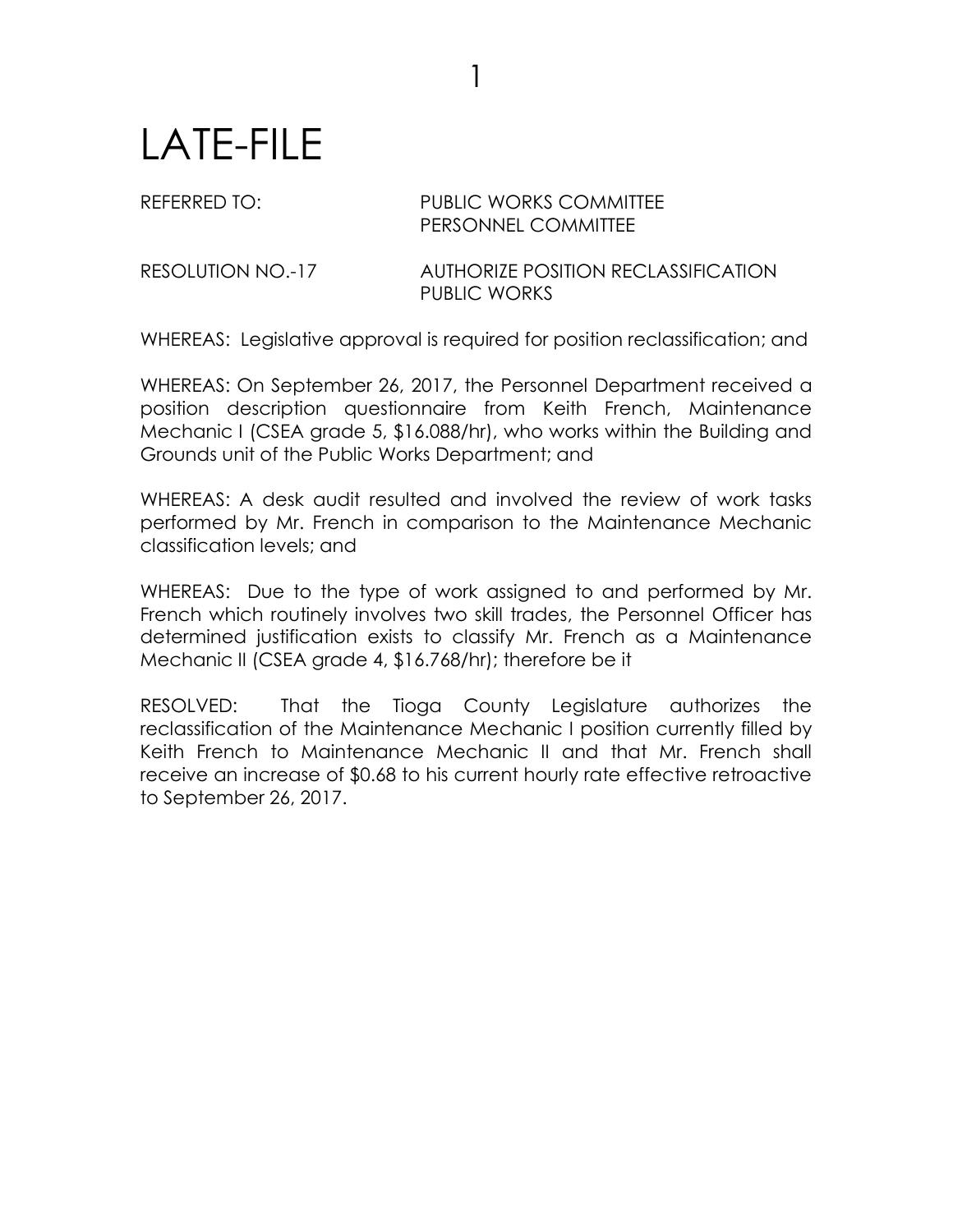REFERRED TO: PERSONNEL COMMITTEE FINANCE COMMITTEE

RESOLUTION NO. -17 AUTHORIZE APPOINTMENT OF ACCOUNTANT TREASURER'S OFFICE

WHEREAS: Legislative approval is required for any appointment to a nonunion position within Tioga County; and

WHEREAS: The position of Accountant became vacant on September 29, 2017, within the Treasurer's Office; and

WHEREAS: The Treasurer has conducted a recruitment search and has identified a qualified candidate; therefore be it

RESOLVED: That Jackson Bailey is hereby provisionally appointed to the title of Accountant, pending successful completion of civil service examination requirements, at an annual, non-union salary of \$45,000 effective November 27, 2017; and be it further

RESOLVED: In accordance with Section IV(k) of the Tioga County Employee Handbook, Mr. Bailey shall not receive a salary increase on January 1, 2018, and instead will be evaluated after six (6) months in order to determine if eligible for a salary increase at that time.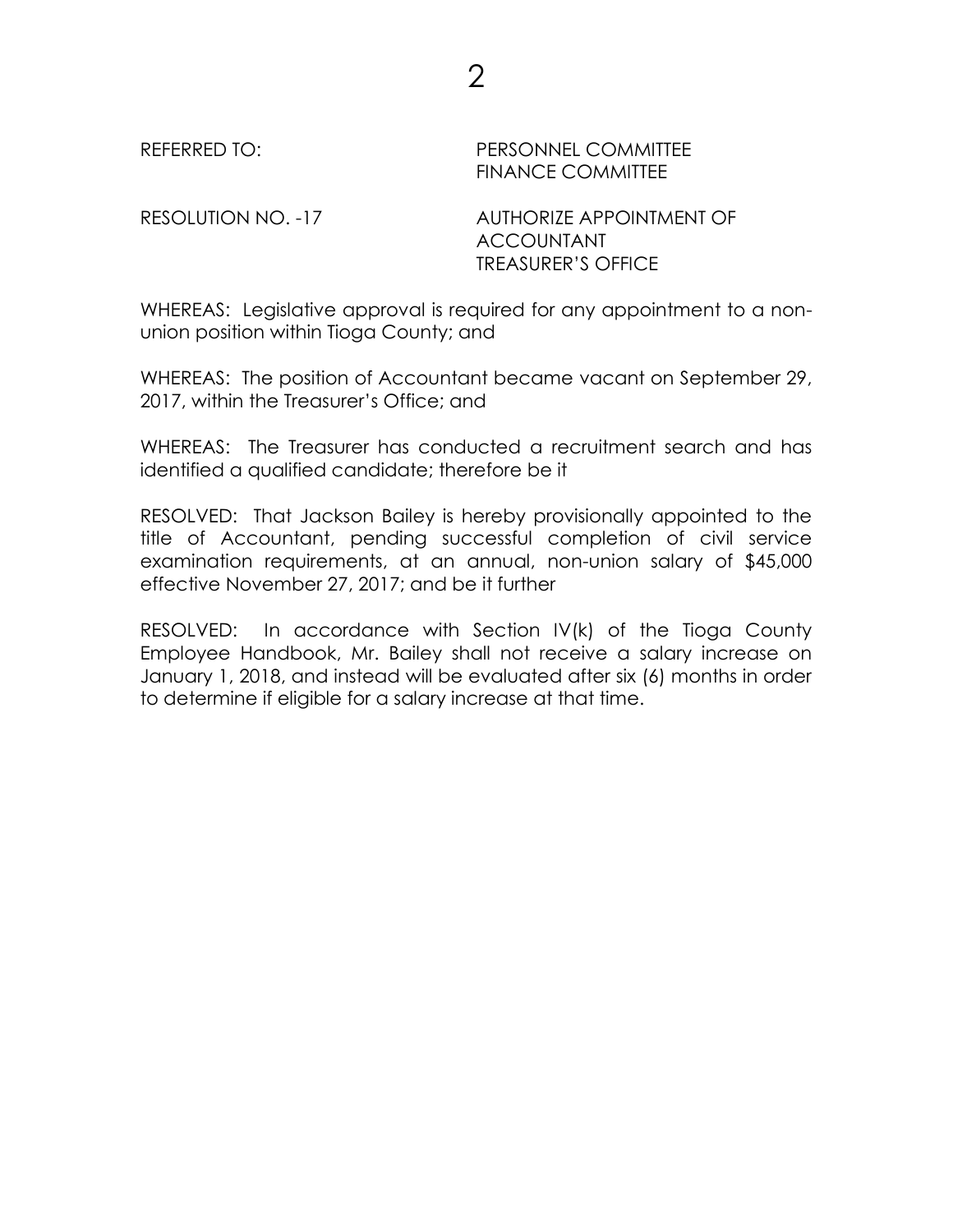REFERRED TO: FINANCE/LEGAL COMMITTEE

RESOLUTION NO. -17 SUPPORTING SPECIAL LEGISLATION RETROACTIVELY ENROLLING DARYL WILLIAMS IN A NEW YORK STATE RETIREMENT PLAN ESTABLISHED PURSUANT TO SECTION 551 AND AUTHORIZING PAYMENT OF ADDITIONAL RETIREMENT **CONTRIBUTIONS** 

WHEREAS: Tioga Sheriff Deputy Daryl Williams was employed by the Tioga County Sheriff's Department before retiring in 2009; and

WHEREAS: As of 2001 Daryl Williams should have been enrolled in a 25 year retirement plan established under Retirement and Social Security Law Article 14-b section 551 pursuant to the terms of a collective bargaining agreement negotiated between Tioga County and the Tioga County Law Enforcement Union which represented Daryl Williams; and

WHEREAS: Through no fault of his own Daryl Williams was enrolled in a 25 year retirement plan established under Retirement and Social Security Law section 89-p; and

WHEREAS: The 89-p plan does not provide Mr. Williams with the same benefits he would have been entitled had he been enrolled in the correct retirement plan; and

WHEREAS: Daryl Williams may be retroactively enrolled in the correct plan as a result of special New York State legislation with Tioga County agreeing to be responsible for the additional retirement plan contributions which would have been made had he been enrolled in the section 551 plan; and

WHEREAS: Tioga County is committed to making the financial contribution which would be required in order to retroactively enroll Daryl Williams in the section 551 retirement plan rather than his current plan; therefore be it

RESOLVED: That Tioga County supports special legislation retroactively enrolling Daryl Williams in a retirement plan pursuant to section 551 and asks that its local representatives in the New York State Assembly and Senate sponsor such legislation; and be it further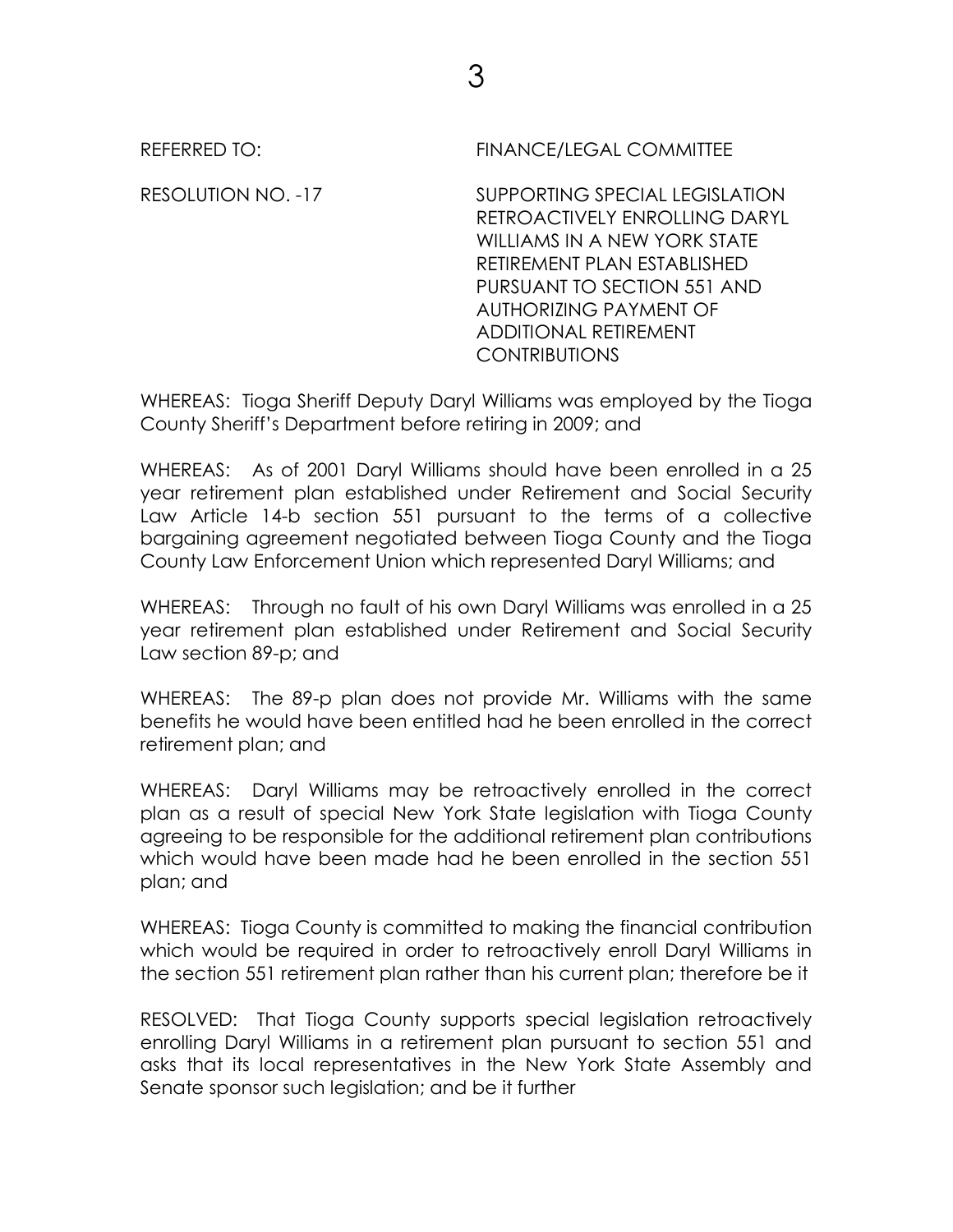RESOLVED: That upon Daryl Williams being approved for enrollment in a section 551 plan, Tioga County is authorized to make such additional contributions for past service credit to the New York State Retirement System as may be required for such retroactive enrollment.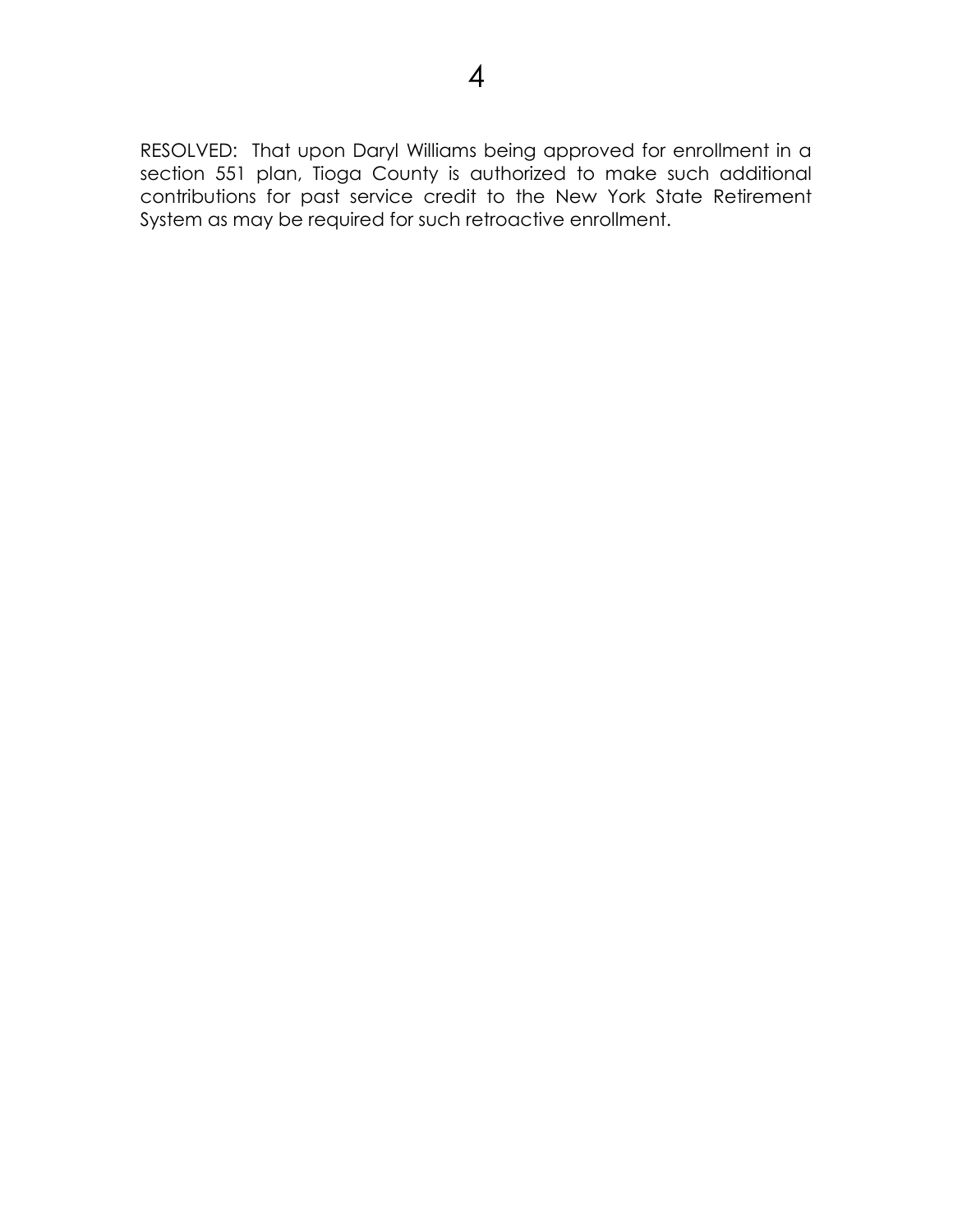REFERRED TO: LEGISLATIVE COMMITTEE

RESOLUTION NO. 17 AUTHORIZING THE CREATION OF A TRAFFIC SAFETY DIVERSION PROGRAM IN THE DISTRICT ATTORNEY'S OFFICE, AUTHORIZING THE SALARY OF THE FIRST ASSISTANT DISTRICT ATTORNEY AND THE THIRD ASSISTANT DISTRICT ATTORNEY AND MAKING APPROPRIATIONS RELATED TO TIOGA COUNTY TRAFFIC SAFETY DIVERSION PROGRAM

WHEREAS: The District Attorney's Office has made presentations to the Legislature, as well as appropriate Standing committees regarding the inception of a Tioga County Traffic Safety Diversion Program; and

WHEREAS: The Tioga County Traffic Safety Diversion Program will be monitored and administered in the District Attorney's Office, which are not among the current duties and responsibilities of the Office and will result in more work for the First Assistant District Attorney and Third Assistant District Attorney and the Office, requiring adjustments to the position salaries to compensate for said additional work and duties; and

WHEREAS: The program is principally intended to serve public safety rather than generate revenue and a portion of the proceeds derived from the program, if any, will be distributed to local justice courts on a periodic basis (e.g., semi-annually) to offset expenses resulting from the Traffic Safety Diversion program with the amount of said disbursements being determined by the District Attorney with the consultation of the County Legislature and with said program being reviewed on an annual basis to assess its effectiveness, disbursements and fee structure; and

WHEREAS: Legislative approval is required to authorize the salary of an appointment to a position designated as non-union; and

WHEREAS: In order to initiate the program, it is necessary that a related budget be established; now therefore be it

RESOLVED: That in order to effectuate the government, protection, order, conduct, safety, health and well-being of persons and property within the County pursuant to Home Rule Law §10, Tioga County establishes a Traffic Safety Diversion Program; and be it further